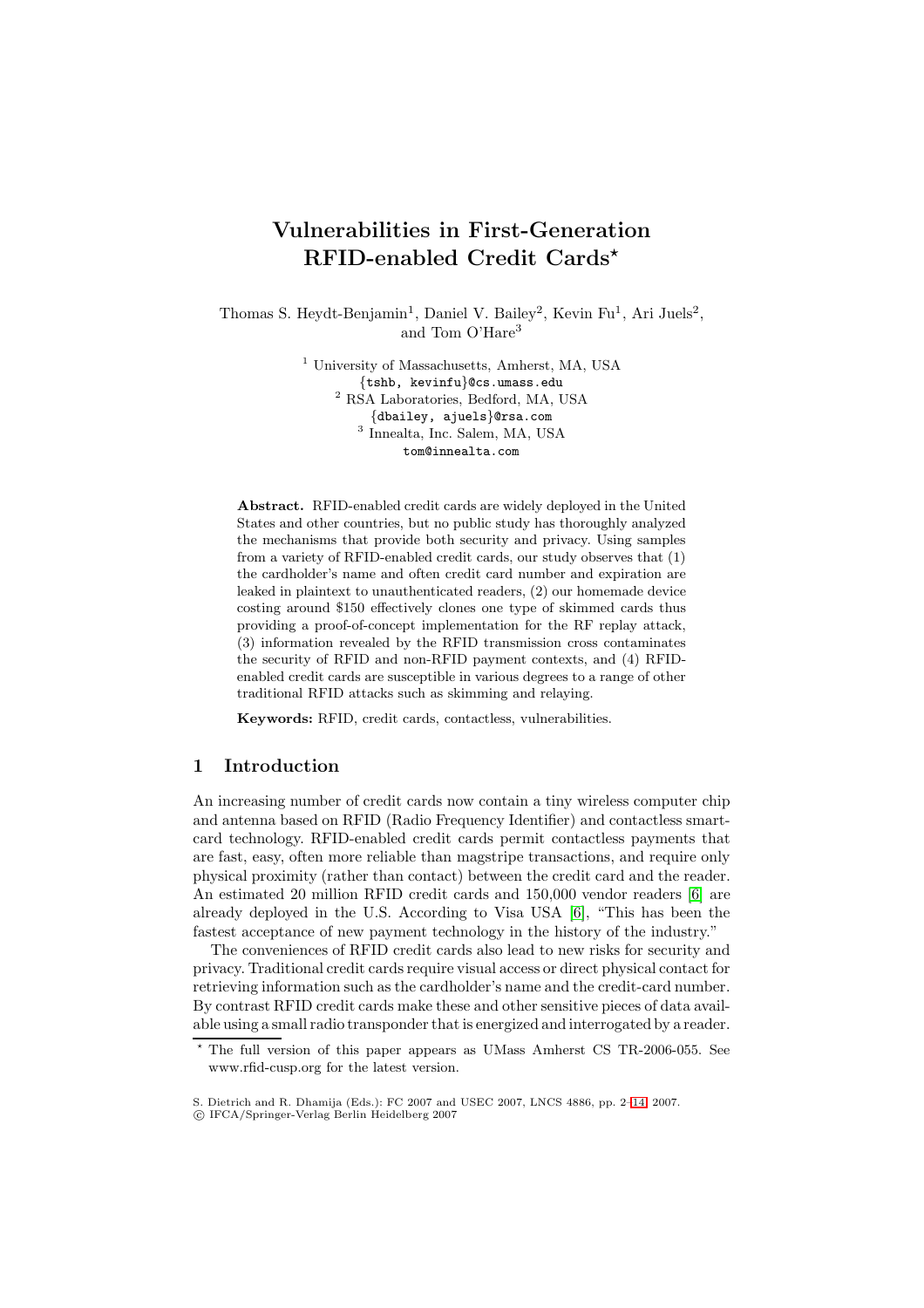**Experimental Results:** Although RFID-enabled credit cards are widely reported to use sophisticated cryptography [\[3,](#page-11-2)[15](#page-11-3)[,18](#page-12-0)[,21,](#page-12-1)[29](#page-12-2)[,32\]](#page-12-3), our experiments found several surprising vulnerabilities in every system we examined. We collected two commercial readers from two independent manufacturers and approximately 20 RFID-enabled credit cards issued in the last year from three major payment associations and several issuing banks in the U.S. We were unable to locate public documentation on the proprietary commands used by RFID-enabled credit cards. Thus, we reverse engineered the protocols and constructed inexpensive devices that emulate both credit cards and readers. The experiments indicate that all the cards are susceptible to live relay attacks, all the cards are susceptible to disclosure of personal information, and many of the cards are susceptible to various types of replay attacks. In addition, we successfully completed a proof-of-concept cross-contamination attack.

Given the size and diversity of our sample set we believe that our results reflect the current state of deployed RFID credit cards; however, card issuers continue to innovate and will likely add new security features. Our findings are not necessarily exhaustive, and there may exist cards that use security mechanisms beyond what we have observed.

#### **1.1 Background**

**Scale of Current Deployment:** Several large chain stores in the U.S. have deployed many thousands of RFID readers for credit cards: CVS Pharmacies (all 5,300 locations), McDonald's (12,000 of 13,700 locations), the Regal Entertainment Group of movie theaters, and several other large vendors [\[26,](#page-12-4)[30\]](#page-12-5). Reports estimate that 20 to 55 million RFID-enabled credit cards are in circulation, which is 5% to 14% of all credit cards [\[4](#page-11-4)[,6,](#page-11-0)[26\]](#page-12-4). In addition to traditional payment contexts, RFID-enabled credit cards are becoming accepted in other contexts such as public transportation [\[20\]](#page-12-6). The New York City subway [\[28\]](#page-12-7) recently started a trial of 30 stations accepting an estimated 100,000 RFID-enabled credit cards [\[7\]](#page-11-5). A participant in this trial uses her credit card as a transit ticket as well as a credit card in place of the traditional magstripe-based dedicated subway tickets.

**Integration of RF Technology Into Existing Credit-Card Infrastructure:** In a typical deployment, an RFID-enabled credit card reader is attached to a traditional cash register. Each reader continually polls for cards by broadcasting a radio signal, to which RFID enabled credit cards can respond. The RFID payment cards that we examined seem to have been designed specifically for easy integration into the existing payment-authorization infrastructure. For instance, even though no magnetic stripes are read during an RF transaction, the RFID credit card readers that we examined reformat received RFID data into "Track 1 Data" and "Track 2 Data" before passing it along to point-of-sale terminals. In other words, data is presented to the charge-processing network in the same format regardless of whether the credit-card reader received the information from an RF transaction, or a traditional swipe of a magnetic strip.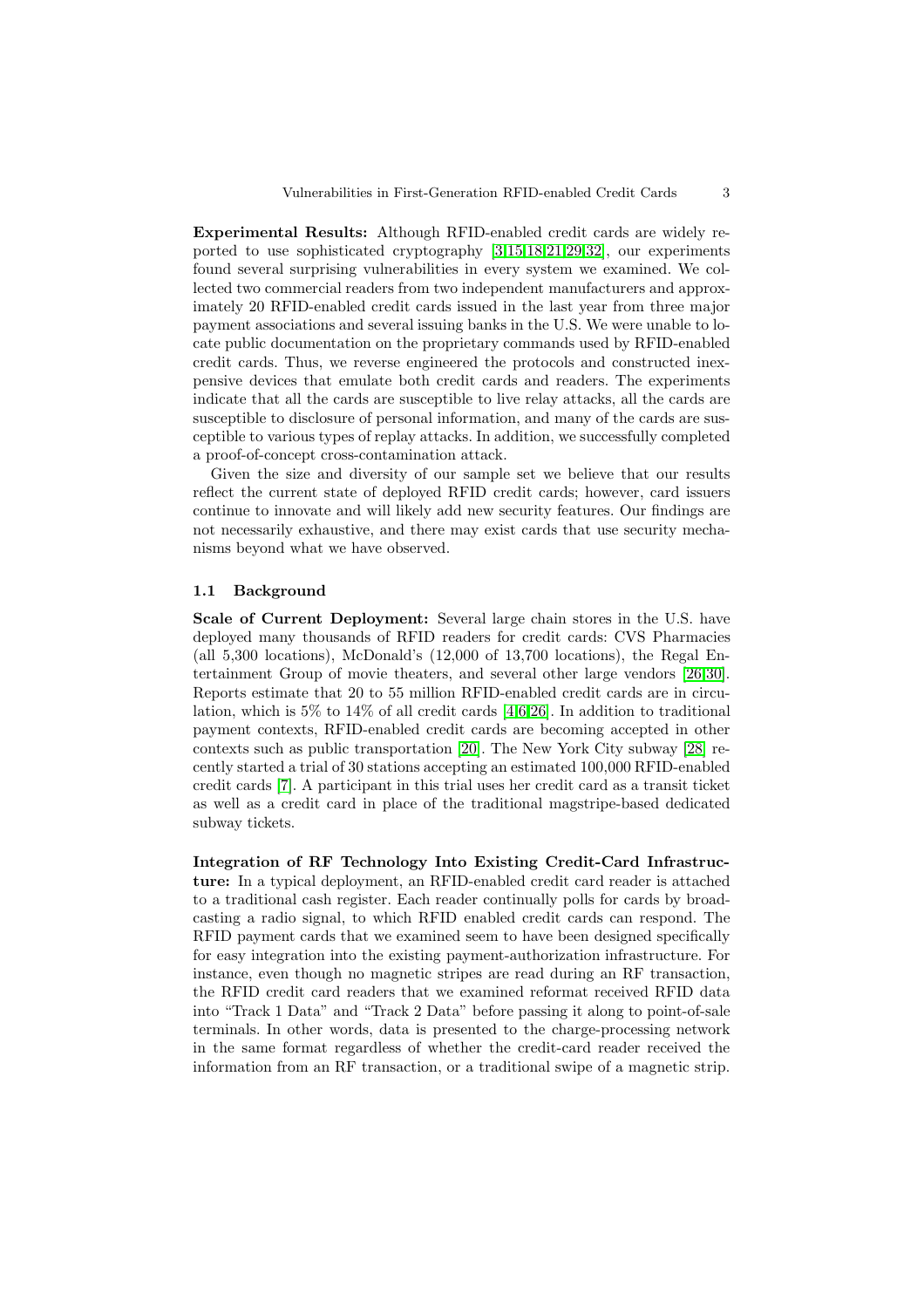Our work focuses on the first step in a long chain of system interactions: card presentation. When considering the potential impact of the vulnerabilities we have observed in RFID card presentation, one must take into account the expertise credit card issuers have gained in detecting fraudulent transactions by tracking patterns of behavior [\[11\]](#page-11-6). While detecting fraud is an effective defense against many types of financial risk, it does not prevent invasion of privacy. Our study considers vulnerabilities to privacy that today's anti-fraud methods do not prevent.

**Communications Protocol Used by RFID Credit Cards:** All of the credit cards we tested use a communications protocol specified by the International Organization for Standardization in a series of documents titled ISO 14443-1 through 14443-4 [\[22\]](#page-12-8). Our experiments indicate that the cards use the B version of this protocol, with an additional proprietary communications layer carried over ISO layer 4.

# **2 Related Work**

RFID-enabled credit cards share many of the challenges and approaches for security and privacy as other RFID-based authentication and identification systems.

**RFID Authentication and Cloning:** Many types of RFID tags merely emit static identifiers, making them easy to clone. These tags are sometimes used in inappropriate contexts such as building access control. Westhues has demonstrated a simple, inexpensive device that can skim many types of cards at a distance—even through walls—and then simulate them [\[35\]](#page-12-9). If unclonability is a security assumption, then this is a security break.

More sophisticated tags do not emit static data, but use cryptography to emit different data during different transactions. For example the Texas Instruments Digital Signal Transponder (DST) is present in the ExxonMobil Speedpass, and is also part of a common theft deterrent system for automobiles. These systems have been shown to be vulnerable because of faulty cryptography [\[5\]](#page-11-7). To contrast with the RFID credit cards we have examined: the DST uses cryptography to increase the difficulty of cloning, but does not carry personally identifying information, e.g., the name of its owner.

**Read Ranges:** Industry claims around the security of RFID devices often hinge on their short read ranges. Some cautionary notes are in order, however: RFID tags do not have a single, definitive read range [\[23\]](#page-12-10). While the nominal read range of an RFID tag may be quite short, a non-standard reader or large antenna can increase the range at which an attacker can skim an RFID tag. The credit cards we examined are ISO 14443-B cards with a nominal range of 4 to 5 centimeters. Skimming ranges of over 20cm have been demonstrated for cards of this type [\[17\]](#page-12-11) and ranges of up to 50cm are hypothesized in the literature [\[25\]](#page-12-12).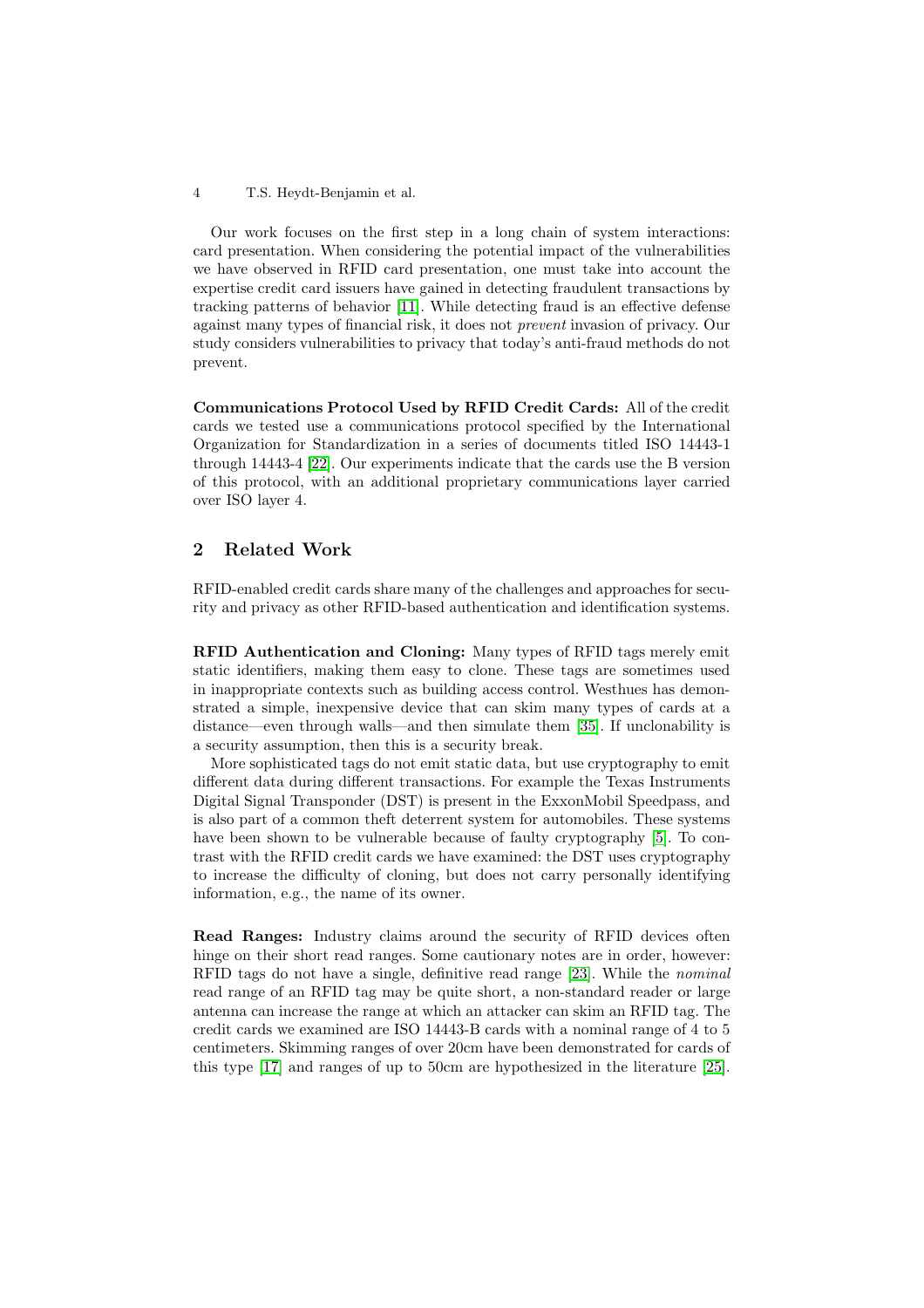Furthermore, while skimming requires that a reader power the targeted tag, an attacker performing passive eavesdropping on a session between a legitimate reader and RFID tag can potentially harvest tag data at a considerably longer range. Claims have surfaced of tests where e-passports, which rely on the same ISO standard as credit cards, were read at a distance of 30 feet [\[36\]](#page-12-13)[1](#page-3-0) and detected at a distance of 20 meters [\[13\]](#page-11-8).

Our study makes no claims about the read ranges of RFID-enabled credit cards beyond the observation that characterization of these ranges is not straightforward and constitutes an important open research question.

# **3 Methodology and Experiments**

The following sections highlight our methodology for testing security of RFIDenabled credit cards against eavesdropping, skimming, and replay. A more detailed version is available in our technical report [\[19\]](#page-12-14).

**Eavesdropping Experiments:** In our eavesdropping experiments we observed transactions between readers and cards with an oscilloscope attached to an antenna. Examination of data thus obtained demonstrated the efficacy of this simple attack, since the full cardholder name and card expiration date were present in cleartext in all transactions. A majority of cards examined transmitted credit card number in cleartext, while a minority broadcast a separate (but static) credit card number apparently reserved for wireless transactions. Section [4](#page-4-0) provides further details.

**Skimming Experiments:** In our most simple skimming experiment we took a commercial RFID credit card reader and presented it with each of our experimental cards, obtaining in each case ISO 7813 (magstripe style) data. Since this is the exact data that is normally transmitted by a POS terminal to a charge processing network, this most naive of skimming attacks is sufficient for perpetration of certain kinds of financial fraud.

We programmed an RFID reader not intended for credit card use to emulate an RFID credit card reader. Eavesdropping on transactions between our credit card reader emulator and real RFID credit cards demonstrated that all of the RFID credit cards we tested responded to our emulator exactly as they respond to a commercial RFID credit card reader. This strongly suggests that cards do not use any secure mechanism to authenticate an authorized RFID reader before releasing sensitive information.

**Replay Experiments:** Our credit card emulator is a microprocessor controlled device with a simple radio permitting broadcast of arbitrary bytes over the ISO 14443-B transport layer.

<span id="page-3-0"></span><sup>1</sup> While the referenced report is short on details, it seems likely that the tests involved passive eavesdropping of some kind, rather than direct skimming.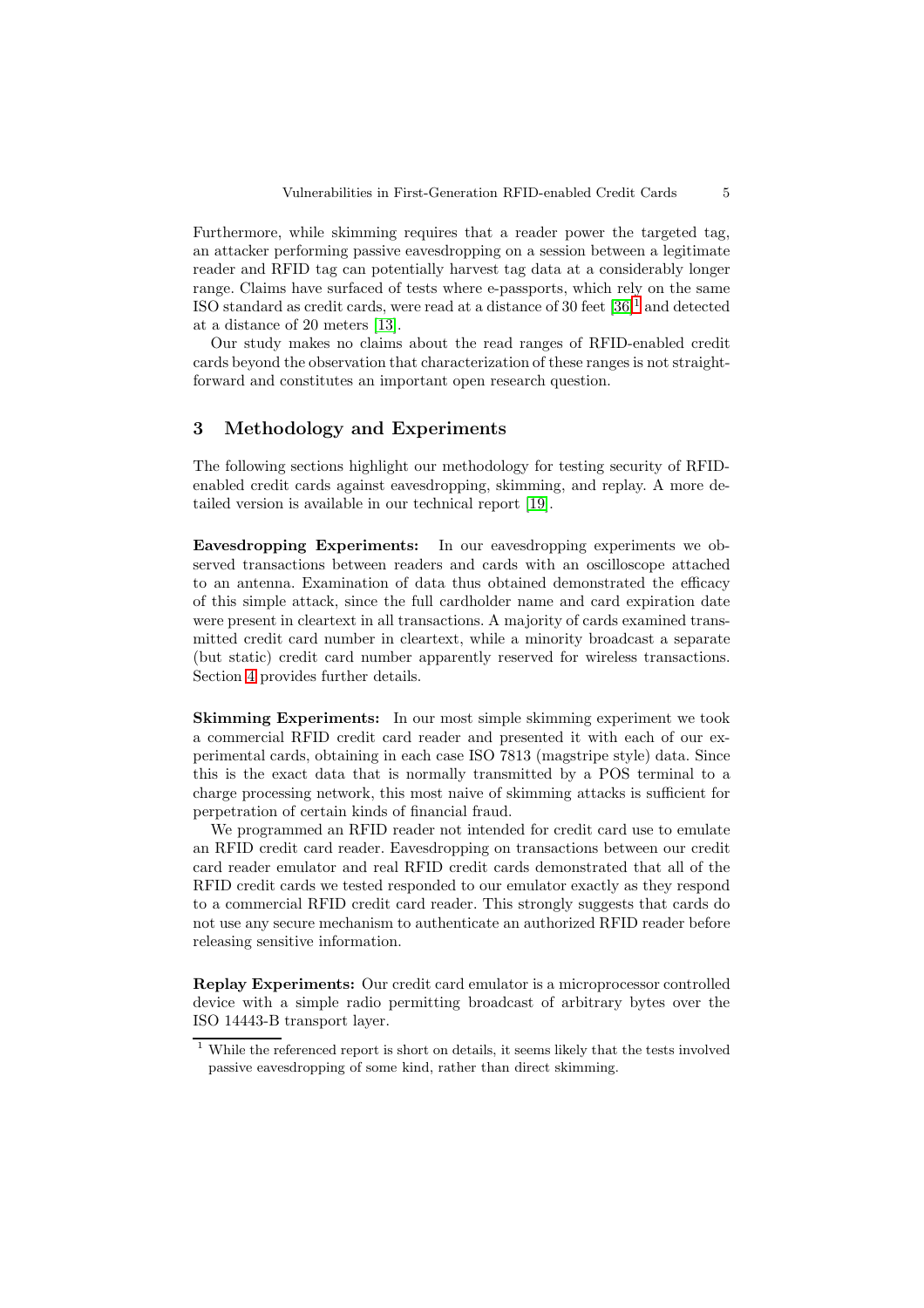

**Fig. 1.** Our assembled credit card emulator

We programmed our credit card emulator to expect the RFID credit card reader commands that we captured during eavesdropping experiments, and to transmit replies captured from real RFID credit cards during a skimming attack performed with the reader emulator described above. In our experiments commercial readers were unable to distinguish between our emulated card and the real card upon which it was based.

Since the output from the card emulator is identical to that of the real card from which it was skimmed, a simple replay attack using this device would succeed. As noted above, many pieces of data go into an overall transaction approval decision including sophisticated risk-based fraud detection mechanisms on the back end. For this reason, a valuable future research direction would include field tests in which a credit card emulator is used to perform a purchase in a retail location rather than a laboratory.

### <span id="page-4-0"></span>**4 Analysis and Results**

To protect the identity of our cards, we label the cards A, B, C, and D based on semantic equivalence classes determined by observing behavior between cards and readers. Table [1](#page-4-1) summarizes some of the vulnerabilities of three classes of cards.

<span id="page-4-1"></span>**Table 1.** A summary of susceptibility to various attacks for the three semantic types of cards (A, B, C) from three payment associations (1, 2, 3). <sup>∗</sup>Because the cards have no shielding or notion of time, all the cards are susceptible to relay. ∗∗This attack is proven in the field, but is limited to certain merchants. ∗∗∗This card admits unrestricted replay for the readers we tested, while the others induce a race condition.

| Card | Payment     | Privacy   | Relay <sup>*</sup> | Cross-         | Replay   |
|------|-------------|-----------|--------------------|----------------|----------|
| Type | Association | Invasion? | Attack?            | Contamination? | Attack?  |
|      |             | Yes       | Yes                | $Limited**$    | $Yes***$ |
|      |             | Yes       | Yes                | Limited        | Limited  |
|      |             | Yes       | Yes                | No             | Limited  |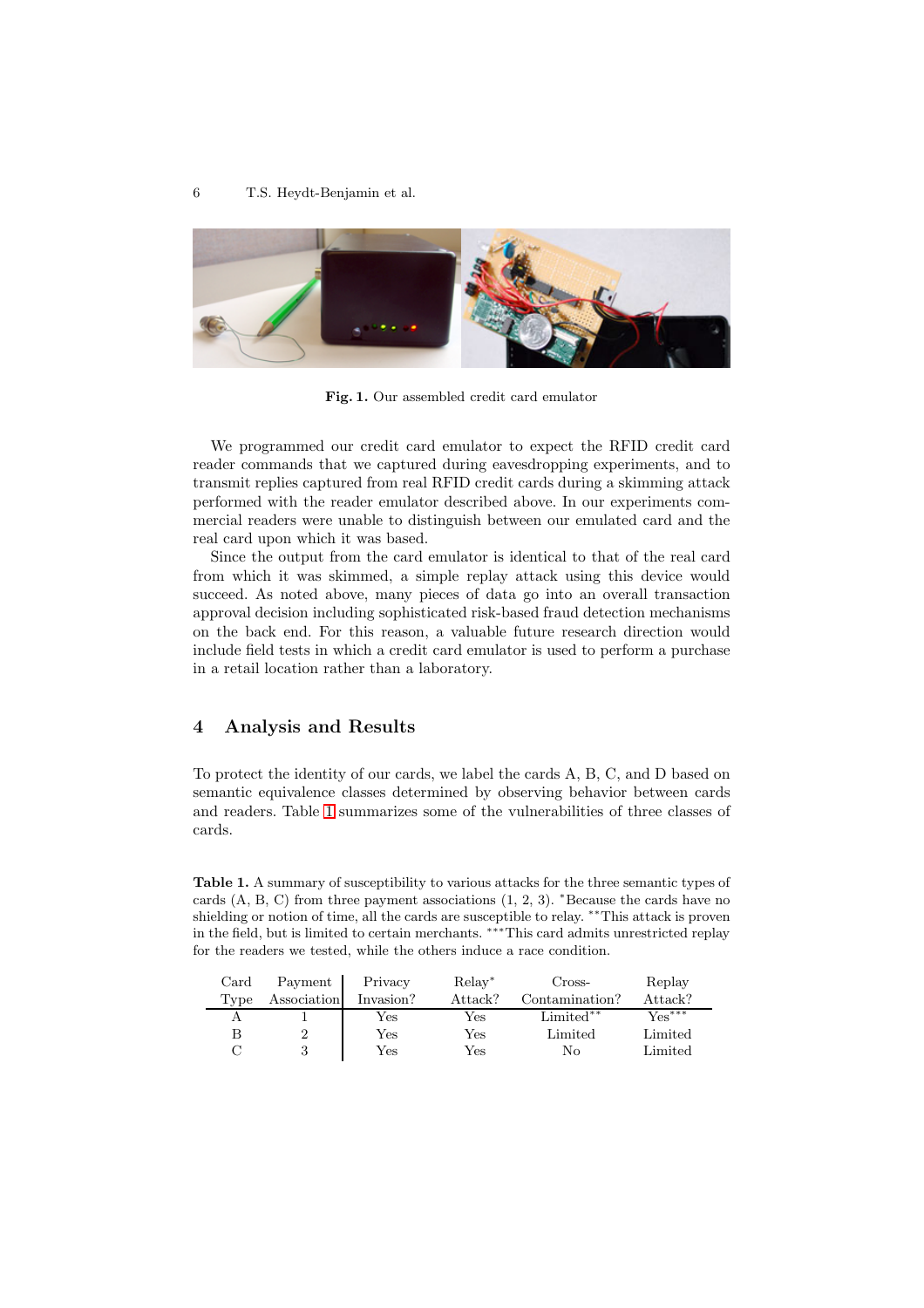### **4.1 Observations of RFID-enabled Credit Card Protocols**

This section explores some of the RFID credit card protocols that are in current deployment. The analysis is based on the ISO 7813 (magstripe format) data output by the serial port of RFID credit card readers when presented with different types of credit cards. Where pertinent, our analysis compares this serial output with the raw RF data from the same transactions as captured by our eavesdropping apparatus.

In keeping with a philosophy of ethical attacks research, we have redacted several pieces of information from the following subsections in part because of a desire to prevent criminal misuse of our findings. Cardholder name and card number have been concealed. Additionally we have obscured the number of digits in the card number in order to obscure which observations correlate with the products of specific payment associations and issuing banks.

**Card A Protocol:** When presented (RF transaction) with any sample of a card of type A, our reader outputs serial data identical to the data contained on the magstripe of the same credit card. When presented with the same card, the output is always the same: in the serial output there is no evidence of a counter, one-time-password, or any other mechanism for prevention of replay attacks.

Bxxxxxx6531xxxxxx^DOE/JANE^0906101000000000000000000000000000858000000 xxxxxx6531xxxxxx=09061010000085800000

**Fig. 2.** Serial output from a commercial reader after an RF transaction with a card of type A

**Card B Protocol:** The sample card B output in Figure [3](#page-5-0) demonstrates the presence of a counter, determined to be such because of monotonic incrementation with successive transactions. Additionally we observe three digits that change with each transaction in no pattern that we have identified. Because of the relatively high entropy of these three digits, we consider it likely that they are the output of some cryptographic algorithm that takes the transaction counter as an input. If this is the case, then the algorithm must also take a card-specific value like a cryptographic key as an input since we observe that different cards with the same counter value produce different codes. We speculate that these data may serve as a stand-in for the traditional CVC.

Bxxxxxx1079xxxxxx^DOE/JANE^0901101100000000000100000000000 xxxxxx1079xxxxxx=090110110000*016*00221 Bxxxxxx1079xxxxxx^DOE/JANE^0901101100000000000100000000000 xxxxxx1079xxxxxx=090110110000*074*00231

<span id="page-5-0"></span>**Fig. 3.** Sample of reader serial output after RF transaction with a card from issuer B. In this sample we see a three digit code (shown in bold italic font), and a four digit counter (shown underlined).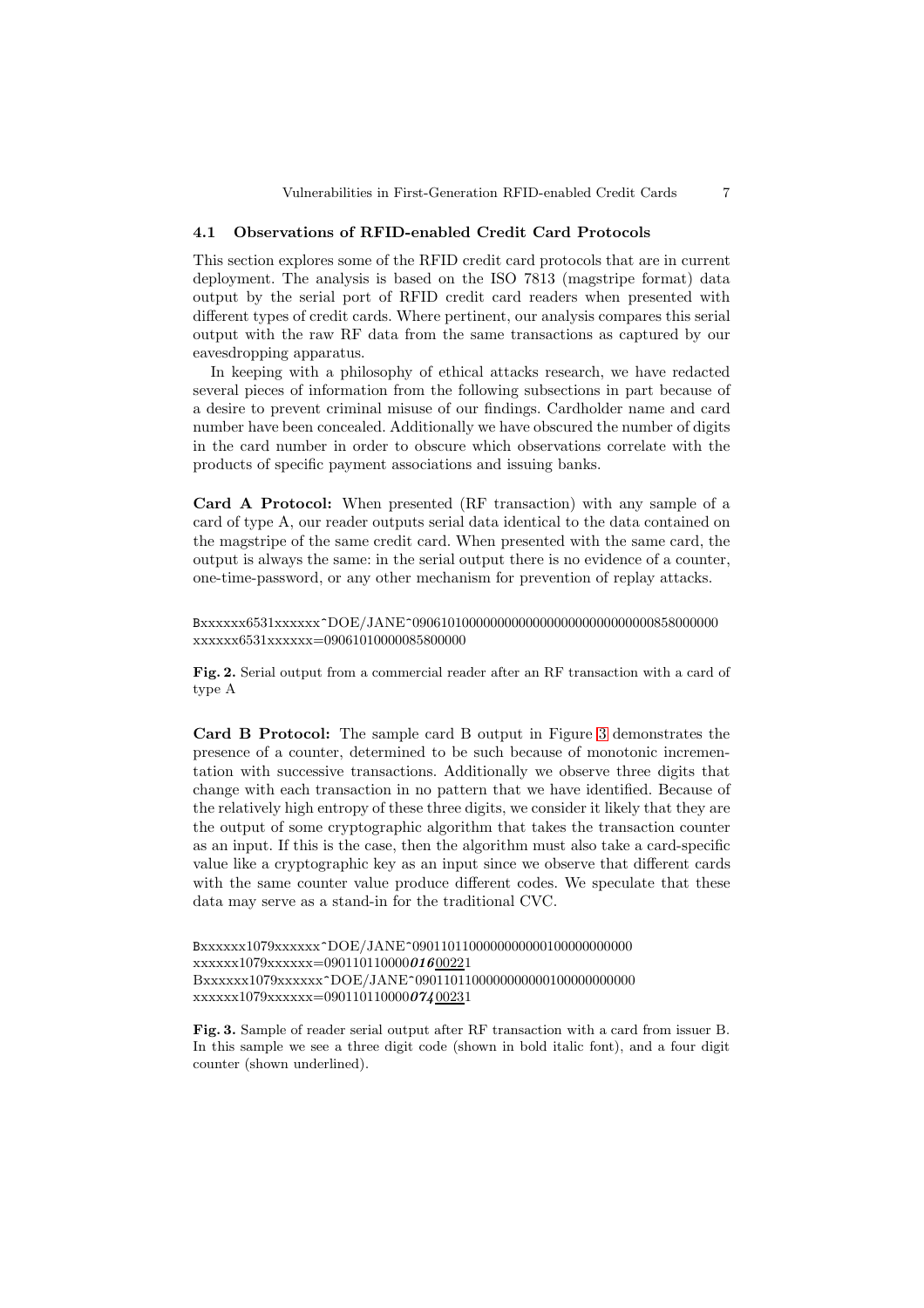**Card C Protocol:** Card C's protocol differs from Card B's in a few crucial details:

- 1. its unique transaction codes are eight digits instead of three
- 2. its transaction counter, now located in the Cardholder Name field, displays only three digits instead of four
- 3. rather than sending the embossed card number over the air, it uses a fixed pseudonym

Bxxxxxx2892xxxxxx^DOE/JANE 017^10011010*10691958* xxxxxx2892xxxxxx=10011010*10691958*01700 Bxxxxxx2892xxxxxx^DOE/JANE 018^10011010*40146036* xxxxxx2892xxxxxx=10011010*40146036*01800

**Fig. 4.** Sample output from a card of type C. Transaction codes are shown in bold italic font, transaction counter is shown underlined.

### **4.2 Analysis of RFID-enabled Credit Card Protocols**

The following sections analyze the susceptibility of the card types to replay, relay, cross-contamination, and privacy/tracking attacks. Our analysis considers only the protection mechanisms of the cards and readers, not the security of the charge processing network (e.g., fraud detection algorithms).

**Replay Attacks:** Replay attacks come in several flavors depending on what data are communicated from the credit card all the way to the back end charge processing network.

- 1. Unrestricted replay: A card that always reports the same data need be scanned only once. After that, the attacker can replay the captured data at will, and the processing network cannot detect any difference between a replay and successive transactions with a real card. Since we observed the serial output from real POS readers to always be static with respect to cards of type A, we conclude that cards of this type are susceptible to this attack.
- 2. Replay with race condition: A card that uses a transaction counter and rolling code poses more of a challenge if the back end processing network stores and checks counter values. In such a case, once transaction  $n$  has been accepted by the network, transactions numbered less than  $n$  should be declined if presented. However, if an adversary skims a transaction from a card, then replays that transaction to the network before the legitimate user has a chance to use their card, then the charge-processing network should accept the adversary's transactions, and actually decline the legitimate ones. Although the attacker is faced with a counter synchronization problem, such challenges are far easier to defeat than the cryptographic problems on which we prefer to base our security whenever possible.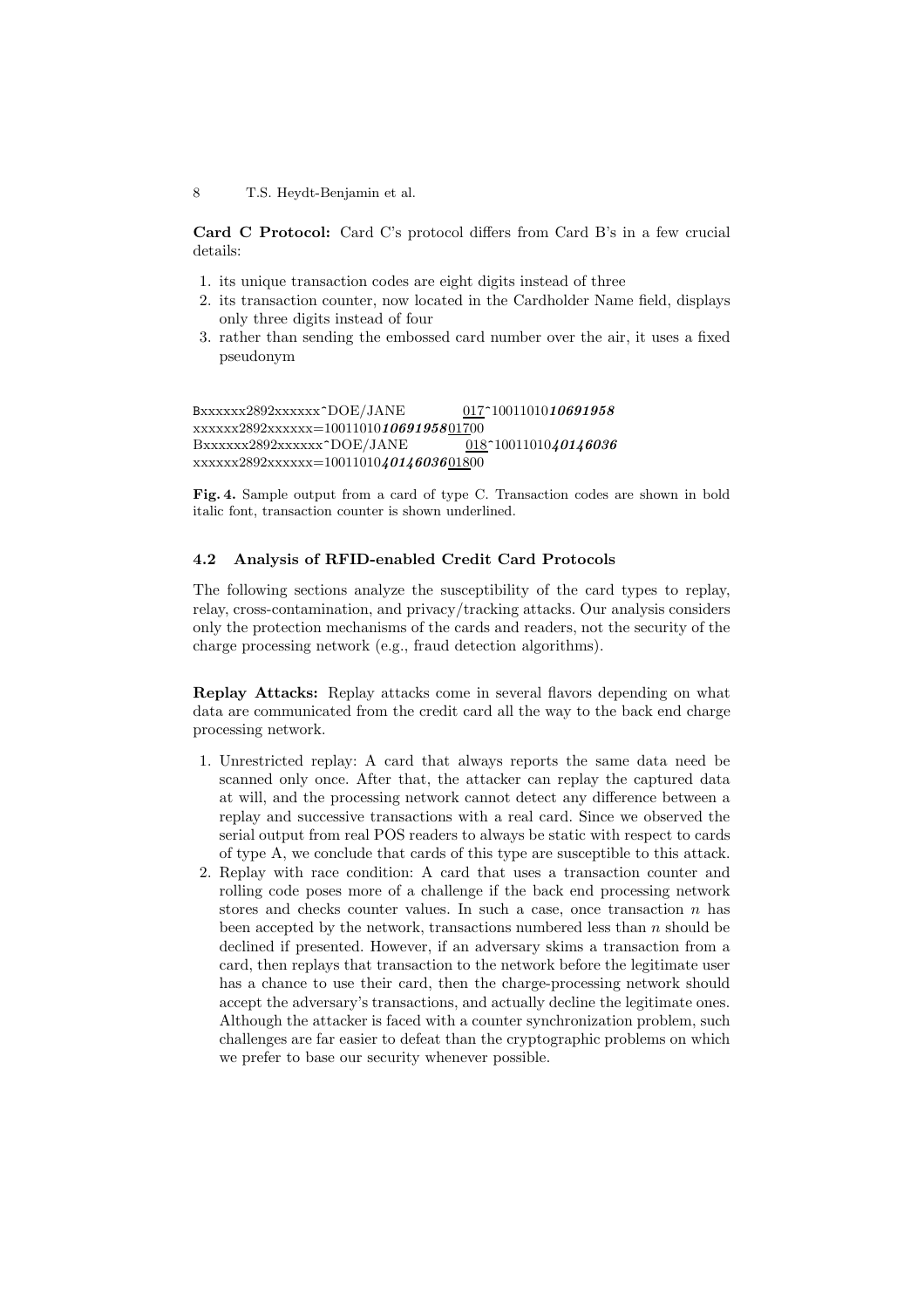3. Counter rollover: If a transaction counter is the only changing input to a code, then the number of possible codes is limited by the maximum possible transaction counter value. There are then two cases; in one the counter is permitted to roll over, repeating from the beginning, thus also repeating the codes from the beginning. In the other case the card refuses to engage in additional transactions after the counter is exhausted.

In the first case, an adversary that enjoys sufficient time in proximity to a card can build a database of all possible counter values and their corresponding codes, and therefore can mimic all possible behavior of the target card. Cards of type B are susceptible to this attack.

In the second case, denial-of-service can be perpetrated against the card if the attacker has sufficient time in proximity to exhaust the counter by repeated skimming. Our experiments determined that cards of type C exhibit this behavior.

**Relay Attack:** Even in the case of a hypothetical card we have not examined that combines a challenge-response protocol with a transaction counter, the relay attack [\[16\]](#page-11-9) may still succeed. In an example relay attack, the adversary consists of a mole and a proxy that perform a purchase at an innocent user's expense. The mole possesses a clandestine credit card reader emulator with a (non-RFID) radio link to the proxy's clandestine credit card emulator. The mole sits down or stands next to the user, and the mole's device rapidly discovers the user's credit card. The proxy receiving this relayed signal approaches the POS terminal and initiates a purchase. The proxy presents his credit card emulator to the POS terminal. The emulator receives commands from the POS terminal and relays them to the mole's device, which transmits the commands to the user's credit card. The responses from the user's card are likewise relayed through the mole's device and are broadcast from the proxy's emulator to the POS terminal. The purchase should succeed, and the cost will be charged to the user. Observe that even with application-layer challenge-response or transaction-counter protocols, this attack will still succeed, as protocol messages will simply be relayed between the card and reader.

**Cross-contamination Attack:** To analyze the feasibility of a crosscontamination attack, we took a credit card of type A, placed it in a sealed envelope, and performed a "Johnny Carson attack" by reading the card through the envelope using our custom programmed TI s4100 reader.

We combined the data thus obtained with address and telephone information looked up in the telephone directory given the cardholder name transmitted through the envelope (for postal mail, the attacker already knows the cardholder address!). Using only this information we placed an online purchase for electronic parts from one of our major research-parts suppliers. Our purchase was successful, and we conclude that the cross-contamination attack is effective for cards of type A and merchants that do not require a CVC.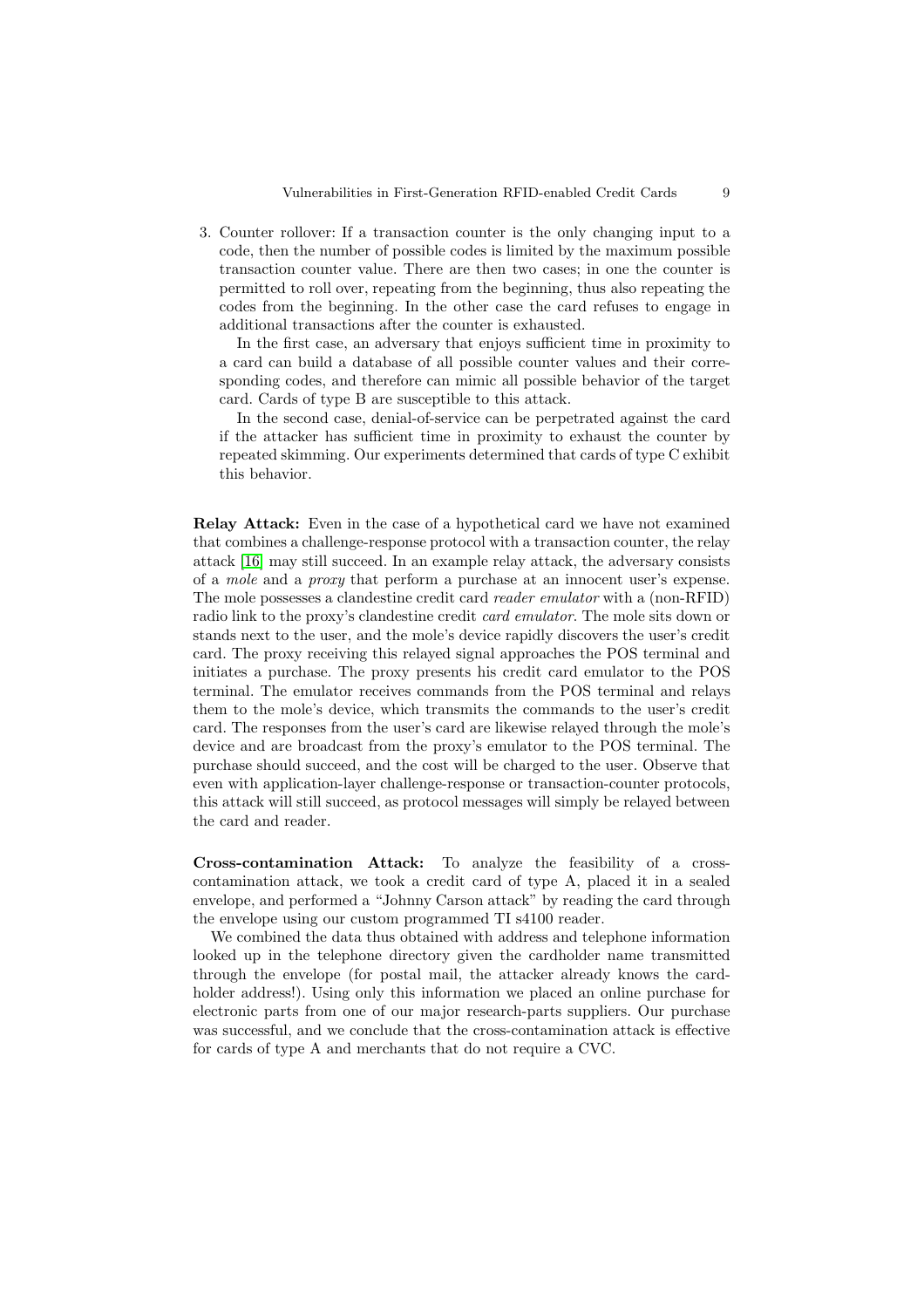**Privacy Invasion and Tracking:** Our eavesdropping transcripts show that personally-identifying information is broadcast in cleartext by every RFIDenabled credit card we have examined.

This must be considered a privacy vulnerability in that automated, full identification of a person carrying an RFID credit card is easily demonstrated in the lab, and should be feasible in the field. This vulnerability is exacerbated by an adversary who could use the full identity disclosure of the RFID credit card to build up a database of associated pseudonyms based on other RFID tags with longer read range that a user may commonly carry.

In addition, the transaction counter found in some of the cards could be exploited by a vendor: by storing the transaction counter, a retailer could tell how often the card was used to purchase goods from others. Heavy card-users might be targeted for specific advertising, for instance.

# **5 Countermeasures**

In addition to fraud detection to limit financial risk, several other countermeasures could significantly reduce risk of fraud and invasion of privacy.

**Shielding and Blocking:** One countermeasure to some cases of skimming and relay attacks is to ensure that credit cards are unreadable when not in use. A Faraday cage is a physical cover that assumes the form of a metal sheet or mesh that is opaque to certain radio waves. Consumers can today purchase Faraday cages in the form of wallets and slip-cases to shield their RFID-enabled cards against unwanted scanning [\[10\]](#page-11-10). Note that this countermeasure offers no protection when the card is in use, since a card must be removed from a shielded wallet before an RF purchase can be made. However, credit card companies ought to at least ship cards through the mail enclosed in a Faraday cage to obviate the dangers of the Johnny Carson attack.

A slightly more sophisticated approach to preventing attack against dormant RFID devices is to disrupt ambient RFID communication. Blocker tags [\[24\]](#page-12-15) and the RFID Guardian [\[31\]](#page-12-16) are two examples of devices that can selectively disrupt RFID communications to offer tag owners improved access control.

**Signaling Cardholder Intent:** As an alternative approach to protection, the credit cards themselves could be modified to activate only after indication of user intent. A simple push-button [\[33\]](#page-12-17) would serve this purpose, but more sophisticated sensors might serve the same purpose, such as light sensors that render cards inactive in the dark, heat sensors that detect the proximity of the human hand, motion sensors that detect a telltale "tap-and-go" trajectory, etc. Ultimately, credit-card functionality will see incorporation into higher-powered consumer devices, such as NFC-ready mobile phones, and will benefit from the security protections of these host devices, such as biometric sensors and increased computational capacity [\[8\]](#page-11-11).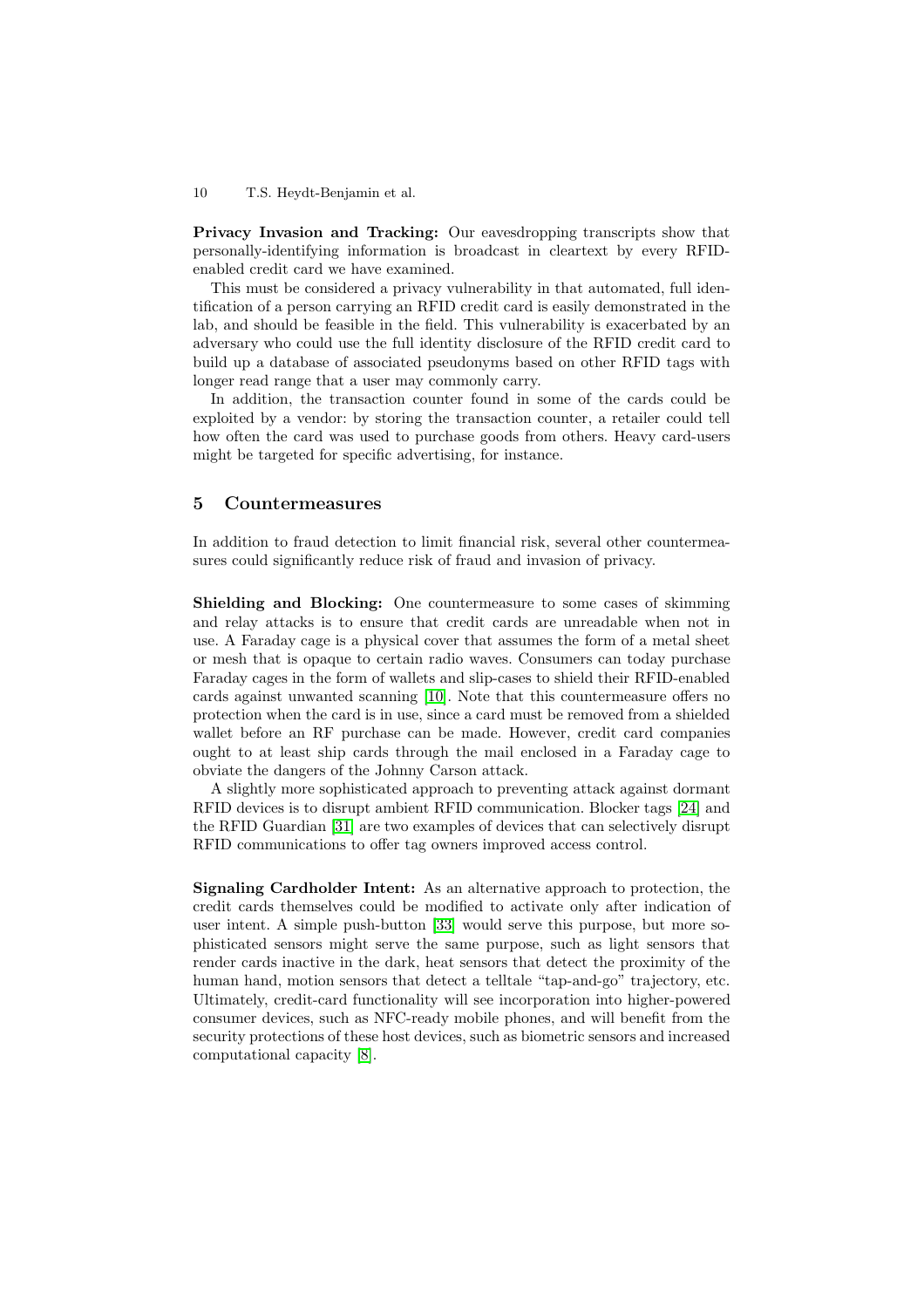**Better Cryptography:** Contactless smart cards capable of robust cryptography have long been available. These techniques have already been applied to payment cards in the EMV standards, detailed in Section [6.](#page-9-0) If personally identifiable data can only be decrypted by authorized readers, then the danger of many of the privacy-invasion attacks discussed in the paper are obviated. Anecdotal accounts suggest payment associations are moving to improve the on-chip cryptographic features of these cards, including challenge-response protocols to further frustrate replay attacks.

### **6 Discussion**

As time goes on and technology costs decrease, we can expect issuers to provide more effective cryptographic protocols. Well-established methods to thwart these attacks already exist and issuers may in fact already be implementing these defenses. But even today, in most cases a financially motivated attacker has easier avenues to exploit than RF based attacks in order to perpetrate financial fraud. For instance, simple cloning of cards is often not sufficient to commit fraud. There are many back-end fraud-detection measures in place to help thwart fraudulent use of card information. Nevertheless privacy vulnerabilities should be addressed wherever they are found; privacy invasion may lead to financial fraud, but preventing financial fraud is not the only reason to protect privacy.

**Comparison with Other Types of Fraud:** It is hard to directly compare the security of traditional magstripe cards and RFID-enabled cards. RFID-enabled cards are only more secure than their traditional counterparts against certain kinds of attacks. For example some traditional card reading mechanisms, such as taking a physical carbon copy of the face of the card, leave a physical image of the card in the hands of a possibly adversarial merchant or clerk. In fact, the use of a magstripe generally means handing one's card to a clerk who may have nefarious intent. By contrast, an RFID transaction leaves behind no physical carbon copy; in fact the card never leaves the cardholder's hands. Certainly, the effort required to obtain an RF copy of the transaction is greater in this case.

Additionally some RFID-enabled cards include a unique code for each transaction replacing the static data in a magstripe. This mechanism protects against some kinds of attacks, but creates opportunities for new types of attacks that cannot be easily addressed by traditional fraud control (such as cardholder tracking attacks).

<span id="page-9-0"></span>Perhaps the most important difference between RFID-enabled cards and traditional cards is the difference in cardholder control. Whereas a traditional magstripe reveals one's name and card number only when the artifact is physically handed to a merchant, an RFID enabled card is in some sense "always on." The card can be scanned and privacy can be compromised remotely and without the knowledge or consent of the cardholder.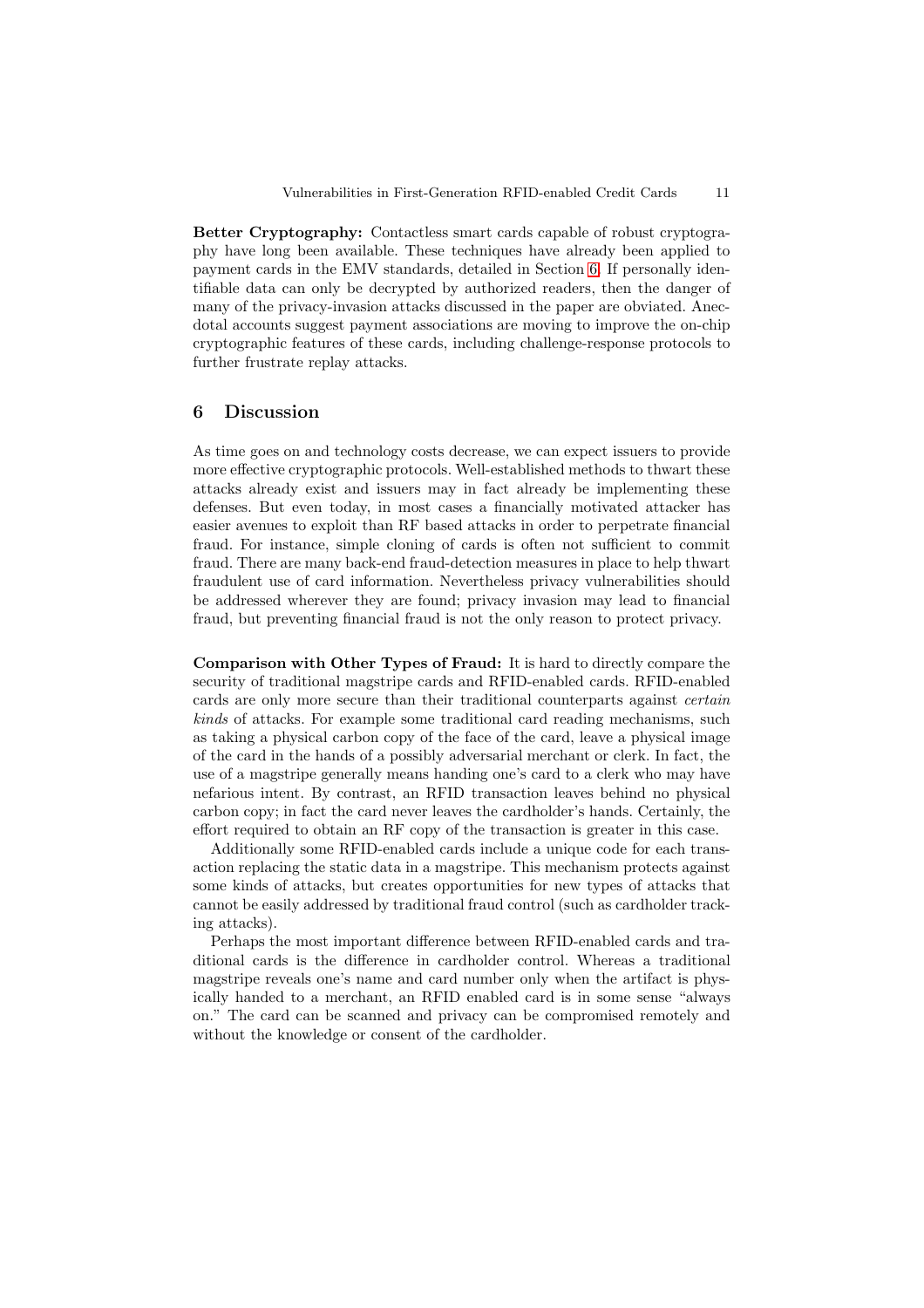**Comparison with Other Electronic Cards:** The relationship between the cards we examined and the EMV series [\[12\]](#page-11-12) of standards is unclear. Certainly in Europe, EMV techniques like the UK's "Chip and PIN" are seeing wide deployment and analysis [\[1](#page-11-1)[,2,](#page-11-13)[34\]](#page-12-18). But based on our observations, the protocols used by the U.S. contactless cards do not appear in the EMV standards.

It is not clear to us why the U.S. payment associations have chosen to develop new protocols, with significant vulnerabilities, rather than use the more secure protocols that are already deployed in Europe. We can surmise that this choice was motivated by the prevalence of online readers in the U.S. (some of the expense of supporting the EMV standards has to do with support for offline operation) and a focus on contactless operation (whereas most of Europe's cards are contact based).

**Policy and Regulation:** Several state legislatures have recently considered bills on RFID. For instance, Gov. Schwarzenegger recently vetoed California's SB 768, which would have required interim protections for RFID cards, especially cards carrying personally identifiable information, and a process for figuring out longterm protections [\[14](#page-11-14)[,27\]](#page-12-19). The information made available by the cards, including name and card number are called personally identifiable information (PII) in the parlanceof that bill [\[27\]](#page-12-19). If signed into law, ID cards issued by the state government carrying PII would have been required to implement mutual authentication and encryption to release the data. While credit cards are not state ID cards, as time goes on we can expect more RFID-related legislation like SB 768 to be introduced. Indeed, U.S. Senator Charles Schumer recently announced his intent to increase federal regulation of RFID-enabled credit cards [\[9\]](#page-11-15).

Beyond regulation, it is an important open problem how best to offer incentives to all custodians of personal data to take adequate precautions. The core of the financial industry is risk management. However, we have yet to find a satisfying definition of privacy for the equation of risk management. How do we quantify user privacy when different users place different values on privacy? In hard figures, how does this value affect the bottom line of businesses that are custodians of personal-data?

# **7 Conclusion**

Despite the millions of RFID-enabled payment cards already in circulation, and the large investment required for their manufacture, personalization, and distribution, all the cards we examined are susceptible to privacy invasion and relay attacks. Some cards may be skimmed once and replayed at will, while others pose a modest additional synchronization burden to the attacker. After reverse engineering the secret protocols between RFID-enabled credit cards and readers, we were able to build a device capable of mounting several advanced replay attacks under laboratory conditions. While absolute security and privacy in a contactless-card form factor may be impossible to achieve, we hope that next-generation RFID-enabled payment systems will protect against the vulnerabilities that our study identifies.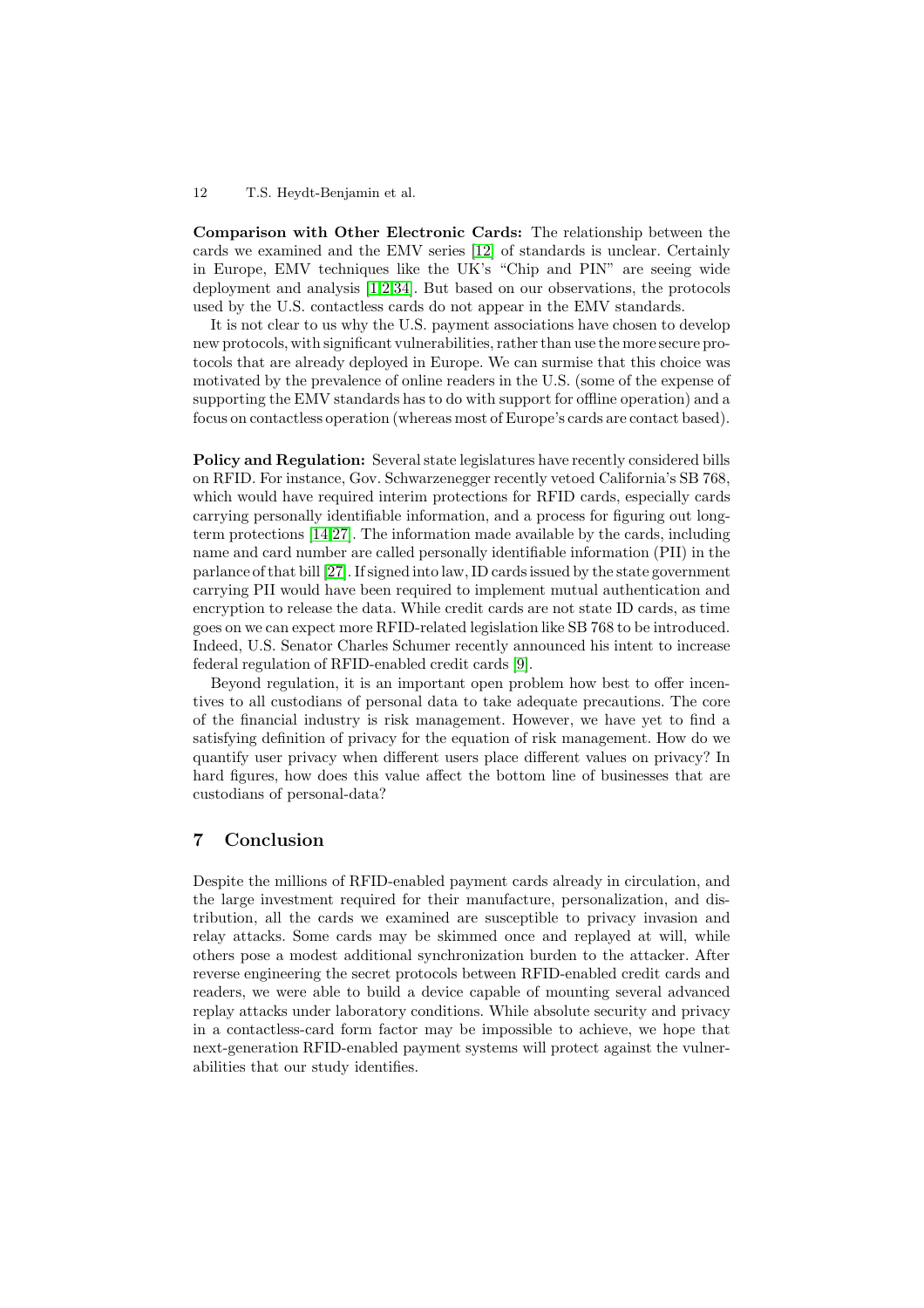## **Acknowledgments**

We thank Russell Silva for his assistance in implementing Linux drivers for RFID devices as part of his undergraduate research project at UMass Amherst. We thank Robert Jackson and Prashant Shenoy for sharing their laboratory equipment. We further thank the anonymous reviewers, Simson Garfinkel, Yoshi Kohno, David Molnar, and Adam Stubblefield for reviewing earlier manuscripts. This research was supported in part by grants from the National Science Foundation CNS-052072 and CNS-0627529.

### <span id="page-11-1"></span>**References**

- 1. Adida, B., Bond, M., Clulow, J., Lin, A., Murdoch, S., Anderson, R., Rivest, R.: Phish and chips: Traditional and new recipes for attacking EMV. Technical report, University of Cambridge Computer Laboratory (2006), [http://www.cl.](http://www.cl.cam.ac.uk/~mkb23/research/Phish-and-Chips.pdf) cam.ac.uk/∼[mkb23/research/Phish-and-Chips.pdf](http://www.cl.cam.ac.uk/$sim $mkb23/research/Phish-and-Chips.pdf)
- <span id="page-11-13"></span>2. Anonymous: Chip and spin (2006),
- <http://www.chipandspin.co.uk/problems.html>
- <span id="page-11-2"></span>3. Associated Press: Wave the card for instant credit Wired News (2003), <http://tinyurl.com/yc45ll>
- <span id="page-11-4"></span>4. Averkamp, J.: ITS Michigan: Wireless technology and telecommunications (2006), <http://www.itsmichigan.org/ppt/AM2005/Joe.ppt>
- <span id="page-11-7"></span>5. Bono, S., Green, M., Stubblefield, A., Juels, A., Rubin, A., Szydlo, M.: Security analysis of a cryptographically-enabled RFID device. In: 14th USENIX Security Symposium (2005)
- <span id="page-11-0"></span>6. Bray, H.: Credit cards with radio tags speed purchases but track customers, too Boston Globe (August 14, 2006), <http://tinyurl.com/lmjt4>
- <span id="page-11-5"></span>7. CardTechnology: Paypass subway trial starts in New York (2006), <http://tinyurl.com/uya3k>
- <span id="page-11-11"></span>8. Carey, D.: NFC turns phone into a wallet. EE Times (2006), [http://tinyurl.](protect protect protect edef OT1{OT1}let enc@update 
elax protect edef cmr{cmr}protect edef m{m}protect edef n{n}protect xdef OT1/cmtt/m/n/9 {OT1/cmr/m/n/9 }OT1/cmtt/m/n/9 size@update enc@update ignorespaces 
elax protect 
elax protect edef cmr{cmtt}protect xdef OT1/cmtt/m/n/9 {OT1/cmr/m/n/9 }OT1/cmtt/m/n/9 size@update enc@update http://tinyurl.com/yyxk28) [com/yyxk28](protect protect protect edef OT1{OT1}let enc@update 
elax protect edef cmr{cmr}protect edef m{m}protect edef n{n}protect xdef OT1/cmtt/m/n/9 {OT1/cmr/m/n/9 }OT1/cmtt/m/n/9 size@update enc@update ignorespaces 
elax protect 
elax protect edef cmr{cmtt}protect xdef OT1/cmtt/m/n/9 {OT1/cmr/m/n/9 }OT1/cmtt/m/n/9 size@update enc@update http://tinyurl.com/yyxk28)
- <span id="page-11-15"></span>9. Chan, S.: Metro briefing — New York: Manhattan: Warning about credit risks. The New York Times (2006), [http://www.nytimes.com/2006/12/04/nyregion/](protect protect protect edef OT1{OT1}let enc@update 
elax protect edef cmr{cmr}protect edef m{m}protect edef n{n}protect xdef OT1/cmtt/m/n/9 {OT1/cmr/m/n/9 }OT1/cmtt/m/n/9 size@update enc@update ignorespaces 
elax protect 
elax protect edef cmr{cmtt}protect xdef OT1/cmtt/m/n/9 {OT1/cmr/m/n/9 }OT1/cmtt/m/n/9 size@update enc@update http://www.nytimes.com/2006/12/04/nyregion/04mbrfs-credit.html) [04mbrfs-credit.html](protect protect protect edef OT1{OT1}let enc@update 
elax protect edef cmr{cmr}protect edef m{m}protect edef n{n}protect xdef OT1/cmtt/m/n/9 {OT1/cmr/m/n/9 }OT1/cmtt/m/n/9 size@update enc@update ignorespaces 
elax protect 
elax protect edef cmr{cmtt}protect xdef OT1/cmtt/m/n/9 {OT1/cmr/m/n/9 }OT1/cmtt/m/n/9 size@update enc@update http://www.nytimes.com/2006/12/04/nyregion/04mbrfs-credit.html)
- <span id="page-11-10"></span><span id="page-11-6"></span>10. DIFRWear: Faraday-Caged Apparel. (2006), <www.difrwear.com>
- 11. Dougherty, G.: Real-time fraud detection. MIT Applied Security Reading Group (2000), <http://pdos.csail.mit.edu/asrg/02-28-2000.html> and <http://pdos.csail.mit.edu/asrg/02-28-2000.doc>
- <span id="page-11-12"></span>12. EMVCo: EMV Integrated Circuit Card Specifications for Payment Systems (2004), <http://tinyurl.com/oo663>
- <span id="page-11-8"></span>13. EPIC: Mock point of entry test findings, p. 48 (2005), [http://www.epic.org/](protect protect protect edef OT1{OT1}let enc@update 
elax protect edef cmr{cmr}protect edef m{m}protect edef n{n}protect xdef OT1/cmtt/m/n/9 {OT1/cmr/m/n/9 }OT1/cmtt/m/n/9 size@update enc@update ignorespaces 
elax protect 
elax protect edef cmr{cmtt}protect xdef OT1/cmtt/m/n/9 {OT1/cmr/m/n/9 }OT1/cmtt/m/n/9 size@update enc@update http://www.epic.org/privacy/us-visit/foia/mockpoe_res.pdf) [privacy/us-visit/foia/mockpoe](protect protect protect edef OT1{OT1}let enc@update 
elax protect edef cmr{cmr}protect edef m{m}protect edef n{n}protect xdef OT1/cmtt/m/n/9 {OT1/cmr/m/n/9 }OT1/cmtt/m/n/9 size@update enc@update ignorespaces 
elax protect 
elax protect edef cmr{cmtt}protect xdef OT1/cmtt/m/n/9 {OT1/cmr/m/n/9 }OT1/cmtt/m/n/9 size@update enc@update http://www.epic.org/privacy/us-visit/foia/mockpoe_res.pdf) res.pdf
- <span id="page-11-14"></span>14. Ferguson, R.: Schwarzenegger quashes RFID bill. eWeek DATE (2006), <http://tinyurl.com/y29z6s>
- <span id="page-11-3"></span>15. Greenemeier, L.: Visa expands contactless card efforts. Information Week (2006), <http://tinyurl.com/ykzo4t>
- <span id="page-11-9"></span>16. Hancke, G.P.: A practical relay attack on ISO 14443 proximity cards. Technical report, University of Cambridge Computer Laboratory (2005), [http://www.cl.cam.ac.uk/](http://www.cl.cam.ac.uk/~gh275/relay.pdf)∼gh275/relay.pdf